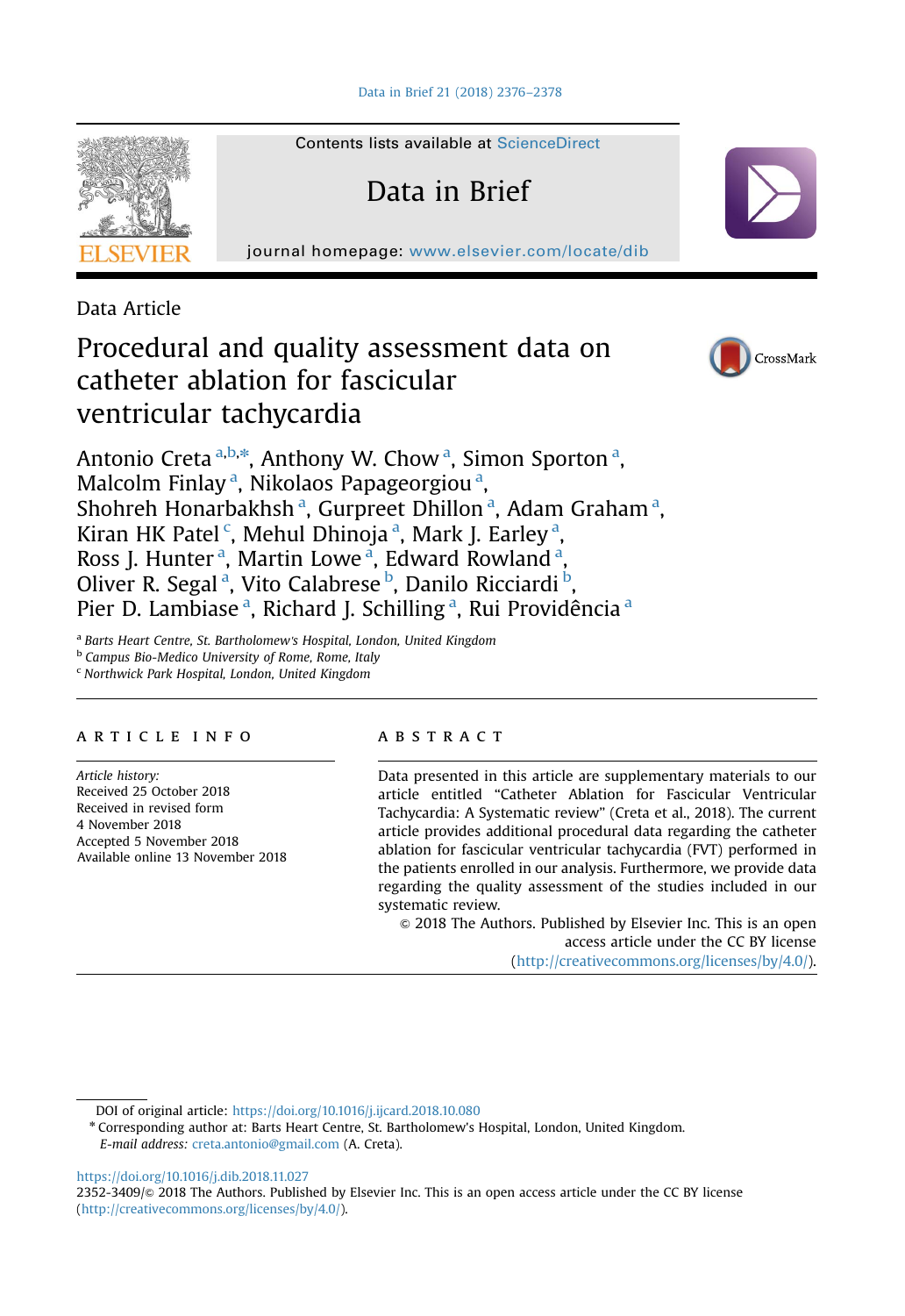| Subject area<br>More specific subject area<br>Type of data<br>How data were acquired<br>Data format<br>Experimental factors<br><b>Experimental features</b><br>Data source location<br>Data accessibility<br>Related research article | Medicine<br>Cardiology-catheter ablation<br><b>Tables</b><br>Review and quality assessment of available literature<br>Analyzed and raw materials<br>Statistical analyses with Comprehensive Meta-Analysis software (Version 2)<br>Systematic review<br>PubMed, EMBASE and Cochrane database<br>Data are with this article<br>Creta A, Chow A, Sporton S, Finlay M, Papageorgiou N, Honarbakhsh S,<br>Dhillon G, Graham A, Patel K, Dhinoja M, Earley MJE, Hunter RJ, Lowe<br>M, Rowland E, Segal OR, Calabrese V, Ricciardi D, Lambiase PD, |
|---------------------------------------------------------------------------------------------------------------------------------------------------------------------------------------------------------------------------------------|---------------------------------------------------------------------------------------------------------------------------------------------------------------------------------------------------------------------------------------------------------------------------------------------------------------------------------------------------------------------------------------------------------------------------------------------------------------------------------------------------------------------------------------------|
|                                                                                                                                                                                                                                       | Schilling RJ, Providência R. Catheter ablation of fascicular ventricular<br>tachycardia: a systematic review. [1]                                                                                                                                                                                                                                                                                                                                                                                                                           |

# Specifications table

# Value of the data

- These data can be used for defining the scientific quality of the most relevant published series of patients undergoing catheter ablation for FVT.
- These data also provide useful information for guiding the ablation strategy for FVT, by defining the timing of the pre-Purkinje potentials at the successful ablation site and the incidence of fascicular block after ablation.

# 1. Data

The data presented in this article are supplementary material to our systematic review on catheter ablation for FVT [\[1\].](#page-2-0)

Table S1 shows the results of the quality assessment for case series studies using the National Heart, Lung, and Blood Institute scale [\[2\]](#page-2-0).

Table S2 shows supplementary procedural data on catheter ablation for FVT. We report the earliest interval between pre-Purkinje potentials and QRS during tachycardia at the ablation site. Furthermore, we provide data regarding incidence of fascicular block after catheter ablation.

# 2. Experimental design, materials and methods

We performed a systematic electronic search of the published studies including patients who underwent catheter ablation for FVT [\[1\]](#page-2-0). Thirty-eight studies were selected. Quality assessment was performed for each study by two independent reviewers (AC and RP) using the National Heart, Lung, and Blood Institute Quality Assessment Tool for Case Series Studies [\[2\]](#page-2-0). The third author (AWC) intervened to resolve disputes in case of disagreement of the two principal reviewers regarding the classification of a study. The procedural data from each study were also analysed, with a focus on the interval between pre-Purkinje potentials and QRS complex during tachycardia at the ablation site and the incidence of fascicular block after catheter ablation.